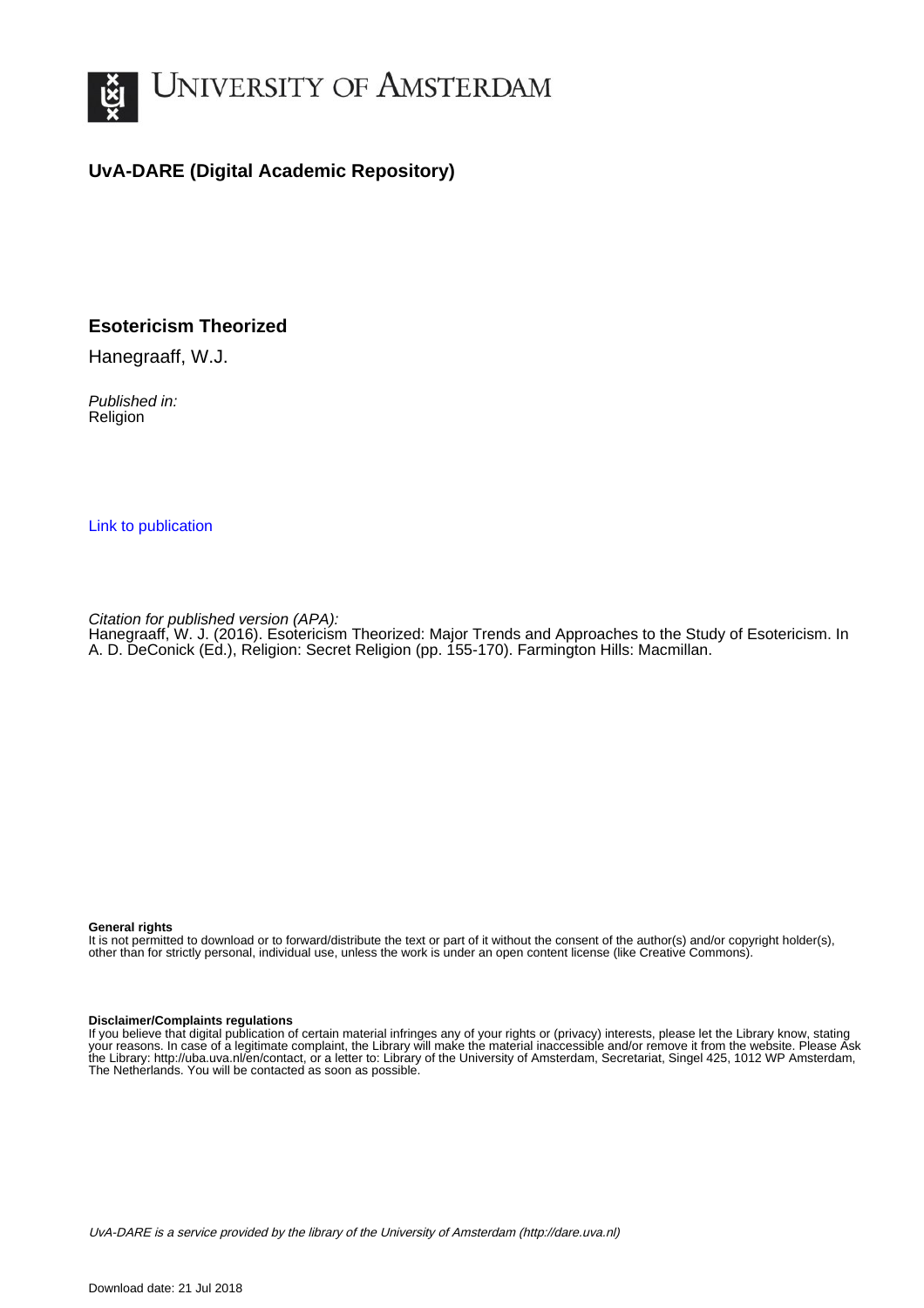## CHAPTER 10

# Esotericism Theorized: Major Trends and Approaches to the Study of Esotericism

Wouter J. Hanegraaff

Professor of History of Hermetic Philosophy and Related Currents University of Amsterdam, the Netherlands

When the American cultural critic Theodore Roszak published his famous book The *Making of a Counter Culture* (1969), he was trying to understand the new youth movement and the roots of its rebellion against technocratic society. The 1960s and 1970s were a period of unprecedented experimentation with anything that might provide alternatives to dominant American and European culture after World War II, and especially to its underlying values of strict rationality and scientific objectivity combined with a Christian morality of personal discipline and self-denial. Because young people felt alienated from the society that their parents had created, anything that the older generation had rejected as irrational, unscientific, or immoral now became attractive and endlessly fascinating to them: logically enough, it was in such mystical, occult, or esoteric alternatives to mainstream culture that they hoped to find inspiration for "other ways of thinking" and "other ways of living."

Esotericism can be understood as a general label for all those traditions in Western culture that had been rejected by rationalist and scientific thinkers since the eighteenth century, the period of the Enlightenment, as well as by dominant forms of Protestant Christianity since the sixteenth century, the age of the Reformation (Hanegraaff 2012). It has often been assumed that everything that had ended up in this reservoir of "rejected knowledge" belongs to a single great spiritual tradition, imagined as a kind of traditional Western counterculture parallel to a similar tradition of Oriental esotericism. These Eastern and Western esoteric traditions are then supposed to be grounded ultimately in one and the same ancient and universal wisdom. However, such assumptions have much more to do with the personal perspectives and background agendas of modern and contemporary observers and practitioners than with the reality of how various currents, ideas, or practices nowadays labeled as "esoteric" have actually function(ed) in their own specific time and context. In other words, there is often an enormous difference between the "esotericism" of the popular imagination and the "esotericism" of the social and historical realities that are being studied under that label.

In this chapter, we will try to demonstrate this point by taking a closer look at the five most important theoretical perspectives, or interpretive lenses, through which "esotericism"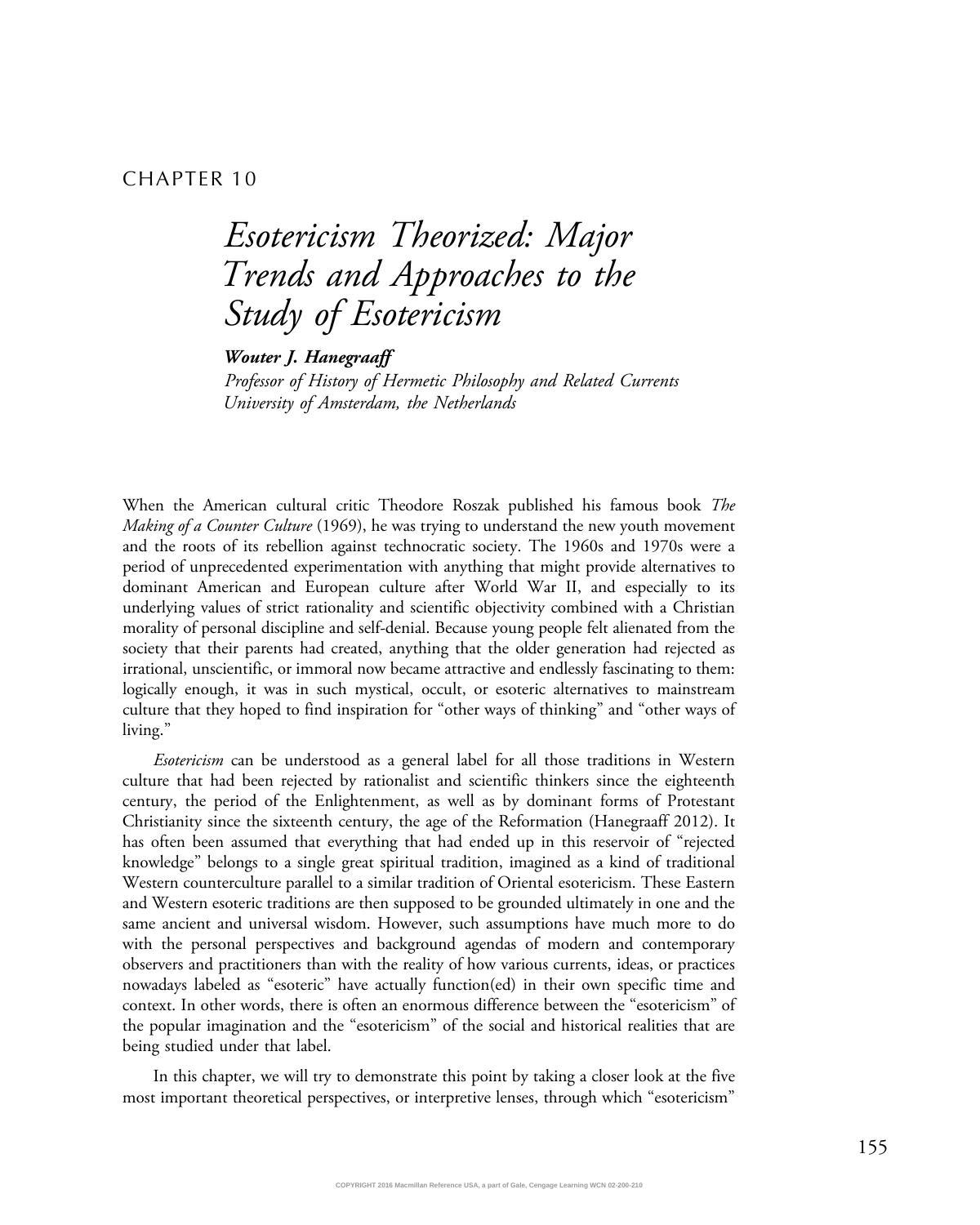has been perceived and studied by modern scholars: religionism, sociology, secrecy, discourse, and history. Please note: it would be a mistake to assume that these are just different ways of looking at one and the same object or field of research, considered as something that somehow already exists "out there," ready for us to investigate it. On the contrary, each of these theoretical perspectives has its own way of creating or imaginatively constructing "esotericism" as a field of research. We will see that each one has different implications for what is highlighted as important and what is neglected as marginal; indeed, the very questions that we may ask about "esotericism" depend very much on our prior theoretical interests and agendas.

First we will discuss the phenomenon of esoterically oriented perspectives on esotericism, often referred to as *religionism*. Second we will be looking at *sociological* theories that perceive esotericism in terms of social formations and organizations. Third we will consider understandings of esotericism as grounded in *secrecy and concealment*. Fourth we will give attention to *discursive* perspectives focused on the dynamics of power regulation through mechanisms of inclusion and exclusion. Fifth we will ask ourselves how esotericism can be understood from strictly *historical* or even historicist perspectives.

### RELIGIONIST PERSPECTIVES

If we take our cue from how esotericism is understood in popular culture today, we are in fact adopting a quite specific theoretical perspective inspired by distinctive spiritual and countercultural agendas. Beginning in the 1960s, the general book market was flooded with titles about various kinds of rejected knowledge, such as magic, astrology, alchemy, Spiritualism, theosophy, Rosicrucianism, tarot, quantum mysticism, holistic healing, witchcraft, or prophecies of the Aquarian Age. All of this was clearly "alternative" to official Christianity, mainstream rationality, and established science—but what did it all mean, and how did it all hang together?

Authoritative answers to such questions were being provided by a wave of bestselling scholars with solid academic credentials, and countless popular authors were inspired by the general drift of their writings. Most influential of all were the psychologist Carl Gustav Jung (1875–1961) and the historian of religions Mircea Eliade (1907–1986). The impact of these two authors on American and European popular religion after World War II has been enormous. Even today, their basic theoretical perspectives and background assumptions are still quasi-omnipresent in literature for the general market about topics such as religion, myth, or symbolism (not to mention psychology), as well as about almost every imaginable form of "esotericism." It is simply impossible for anybody interested in such topics—from academics to the wider public—to avoid regular confrontation with Jungian or Eliadean ways of thinking.

Next to these two towering figures, we find an enormous variety of authors whose basic theoretical assumptions are either derived directly or indirectly from Jung and Eliade, or are very similar to their perspectives, or lend themselves to being interpreted (whether correctly or not) as compatible with broadly Jungian or Eliadean patterns of thought. They range from extremely popular Americans such as the mythologist Joseph Campbell (1904–1987) and the psychologist James Hillman (1926–2011), to slightly less famous but still highly profiled French intellectuals such as the Islamicist Henry Corbin (1903–1978) and the anthropologist Gilbert Durand (1921–2012), to a never-ending series of lesser authors standing more or less in the same tradition. Some of the most successful bestselling scholars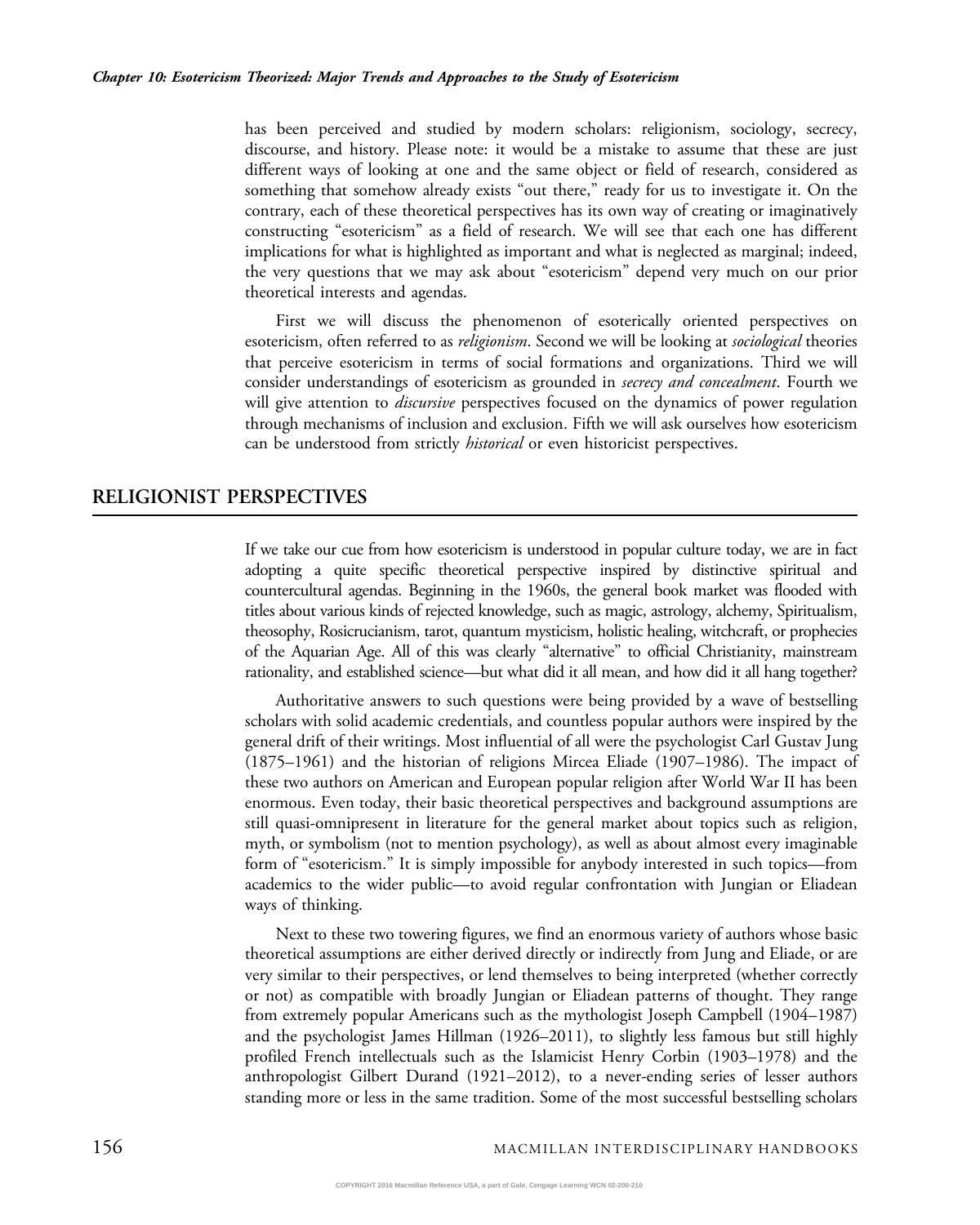in the study of religion (such as Huston Smith [1919–] and Karen Armstrong [1944–]) owe much of their popularity and appeal to the fact that they approach religion from the same basic premises.

We will be referring to this perspective as "religionism." Before discussing its basic theoretical assumptions, however, this section will review its historical development. Interestingly, the origins of religionism can be determined quite precisely: while its intellectual principles may be traced as far back as the radical Pietism of the seventeenth century (Hanegraaff 2012, 120–127), religionism emerged as a distinctive approach to religion and mythology through a famous series of annual conferences, dedicated to the discussion of humanistic and religious studies, that took place in Switzerland between 1933 and 1988 and that are known as the Eranos meetings (Hakl 2013; Hanegraaff 2012, 277–314). They were organized by a wealthy Dutch woman, Olga Fröbe-Kapteyn, and convened on the grounds of her estate in Switzerland. Every scholar was expected to contribute to this "banquet" (the meaning of *Eranos* in Greek) of ideas by addressing a chosen annual theme.

Before World War II, the dominant figure at Eranos was Carl Gustav Jung, surrounded by a much larger group of influential scholars such as the indologist Heinrich Zimmer (1890–1943), the theologian Friedrich Heiler (1892–1967), the historian of religion Jakob Wilhelm Hauer (1881–1962), the philosopher Martin Buber (1878–1965), the Islamicist Louis Massignon (1883–1962), and scholars of mythology such as Walter F. Otto (1874–1958) and Karl Kerényi (1897–1973). After the war, especially during the 1960s and 1970s, Eranos became the favorite meeting place of an extraordinary series of scholarly celebrities: while Mircea Eliade may have become the most influential of all, other notable names are the pioneer of Jewish kabbalah Gershom Scholem (1897–1982), the specialist of Islamic mysticism Henry Corbin, the Japanese Zen Buddhist D. T. Suzuki (1870–1966), the historian of gnosticism Gilles Quispel (1916–2006), the second-generation Jungian Erich Neumann (1905–1960), the phenomenologist of religion Gerardus van der Leeuw (1890–1950), the historian of religion Raffaele Pettazzoni (1883–1959), the historian of Christianity Ernst Benz (1907–1978), the theologian Paul Tillich (1886–1965), the symbolic anthropologist Gilbert Durand (1921–2012), the psychologist James Hillman (1926–2011), and, last but not least, the pioneer scholar of "Western esotericism" Antoine Faivre (1934–).

Culturally and intellectually, the Eranos perspective was grounded in European and especially German scholarly discourse; but thanks to very generous funding by wealthy individuals and organizations, notably the Bollingen Foundation (McGuire 1982), countless books by Eranos scholars were translated into English and went on to become extremely popular in the United States. This remarkable transition of highbrow European and German scholarship to popular American culture during the 1960s and 1970s must be seen in connection with another crucial nodal point of religionist thinking: the famous Esalen center located at the edge of the Pacific Ocean west of San Francisco (Anderson 2004; Kripal 2007). Founded by Michael Murphy (1930–) and Richard Price (1930–) in the early sixties, Esalen became a favorite meeting place not only for Asian and European spiritual teachers, holistic healers, and therapists but also for intellectuals across the entire spectrum from quantum physics to religious studies.

By and large, the theoretical assumptions typical of Eranos religionism came to dominate Esalen perspectives on religion and spirituality as well, although transformed through the unique countercultural atmosphere of the American West Coast. Finally, with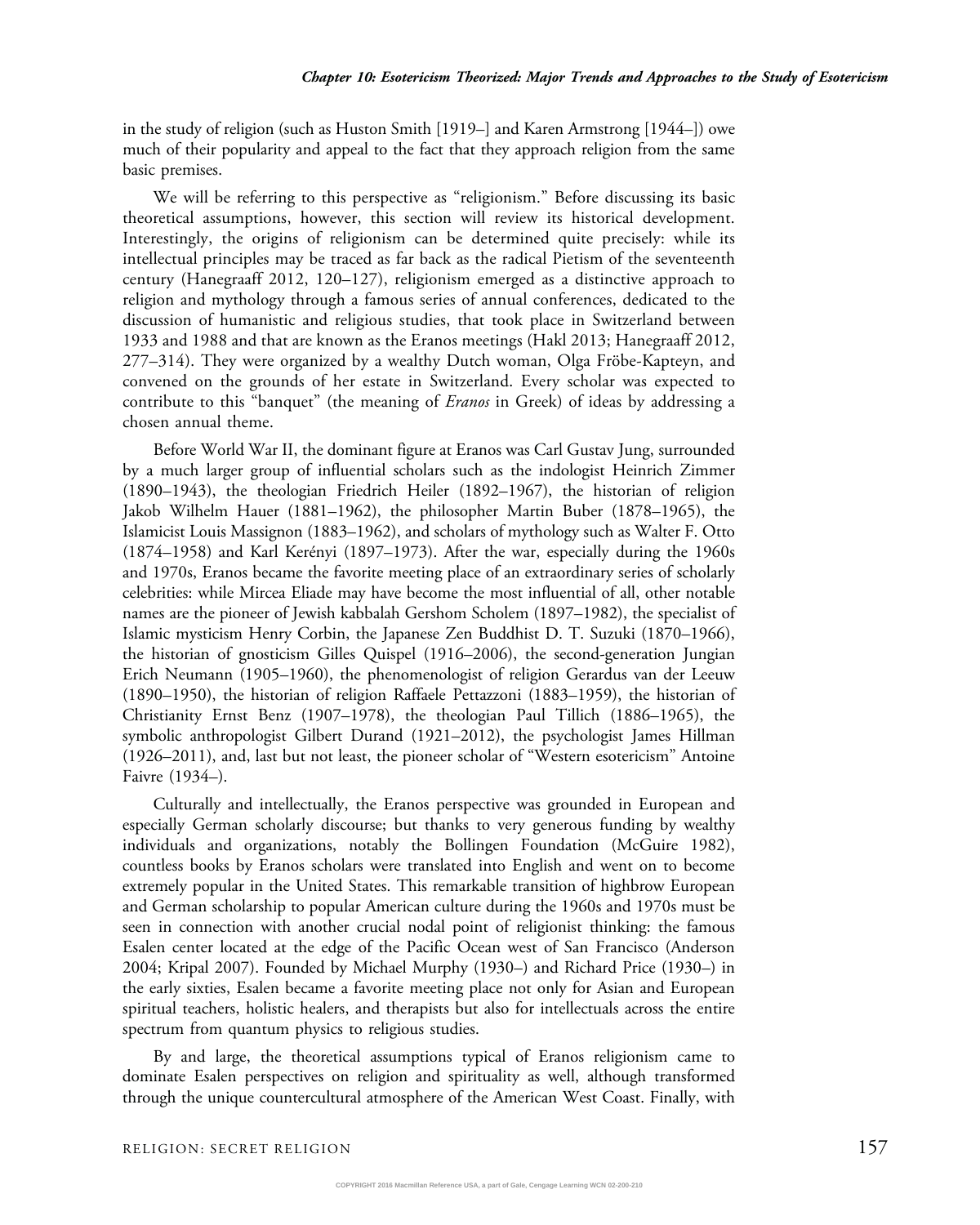Mircea Eliade at the University of Chicago as its uncontested center, religionism has been the dominant approach in American religious studies from the 1960s until far into the 1980s. Since then, a strong antireligionist reaction has set in, for reasons that largely have to do with questions of scholarly method and theory: critics insist on a strictly secular approach and argue that the implicit religious or spiritual assumptions of religionism (on which more below) render it unscientific. In addition, the antireligionist reaction also had to do with the discovery of Eliade's early involvement with Romanian fascism: when rumors about his connection to the virulently anti-Semitic organization known as the Iron Guard turned out to be correct, this was a great shock to his many admirers. But in spite of these controversies, religionism remains a strong force in American university approaches to religion.

It has often been noted that although religious or spiritual presuppositions are almost tangibly present in the writings of major religionist scholars, they are almost never spelled out explicitly and are therefore difficult to pin down. However, with the development of historical scholarship in Western esotericism since the 1990s, it has become evident that some of the most basic assumptions of religionist scholarship do have their origin in previously neglected "esoteric" traditions. For instance, Eliade owes some of his most central insights to an important esoteric school known as traditionalism, and more specifically to René Guénon (1886–1951), Ananda K. Coomaraswamy (1877–1947), and Julius Evola (1898–1974) (Pisi 1998; compare Hanegraaff 2012, 306–307). As for Jung, his intellectual roots are in the late nineteenth-century study of Spiritualism and other "occult phenomena," which he approached from a perspective heavily indebted to German Romantic Mesmerism and its further roots in forms of German esotericism such as Paracelsianism and Christian Theosophy. These are all important traditions in the field of European and American esotericism. After his break with Freud, followed by a deep spiritual crisis, Jung constructed his mature psychological theories on foundations derived from his personal understanding of ancient mystery religions, gnosticism, alchemy, astrology, Mesmerism, and Spiritualism. Similar influences can be demonstrated for many other key representatives of Eranos religionism, as well as for their later Esalen continuations.

In sum, religionism is an extremely influential perspective on religion and mythology that is deeply indebted to Western esoteric traditions, although its representatives, such as Jung and Eliade, often tried to conceal that fact. They usually did so by using an "objective" scholarly language while suppressing any explicit references to their personal esoteric beliefs or background assumptions. What all manifestations of religionism have in common is the paradoxical combination of (on the one hand) an explicit claim of writing history of religions and (on the other) a consistent wish to go beyond history. By presenting themselves as "historians of religion," these scholars are suggesting an objective approach to their research, grounded in the unbiased study of empirical sources. However, their ways of interpreting those sources are marked by consistent attempts to go beyond history to find some universal spiritual meaning or truth that cannot be threatened by the relativizing forces of historical contingency and change. In short, typical of religionism is the wish to find a spiritual truth that will remain valid forever, regardless of time and circumstances. This universal reality of the sacred (in Eliade's terminology), or of universal archetypes in the collective unconscious (in Jungian language), functions as a spiritual haven of refuge from what Eliade called the "terror of history." The message is that, whatever may happen in the world outside, there are inner spiritual truths (in traditional terms: "the good, the beautiful, and the true") that do not change but remain valid forever.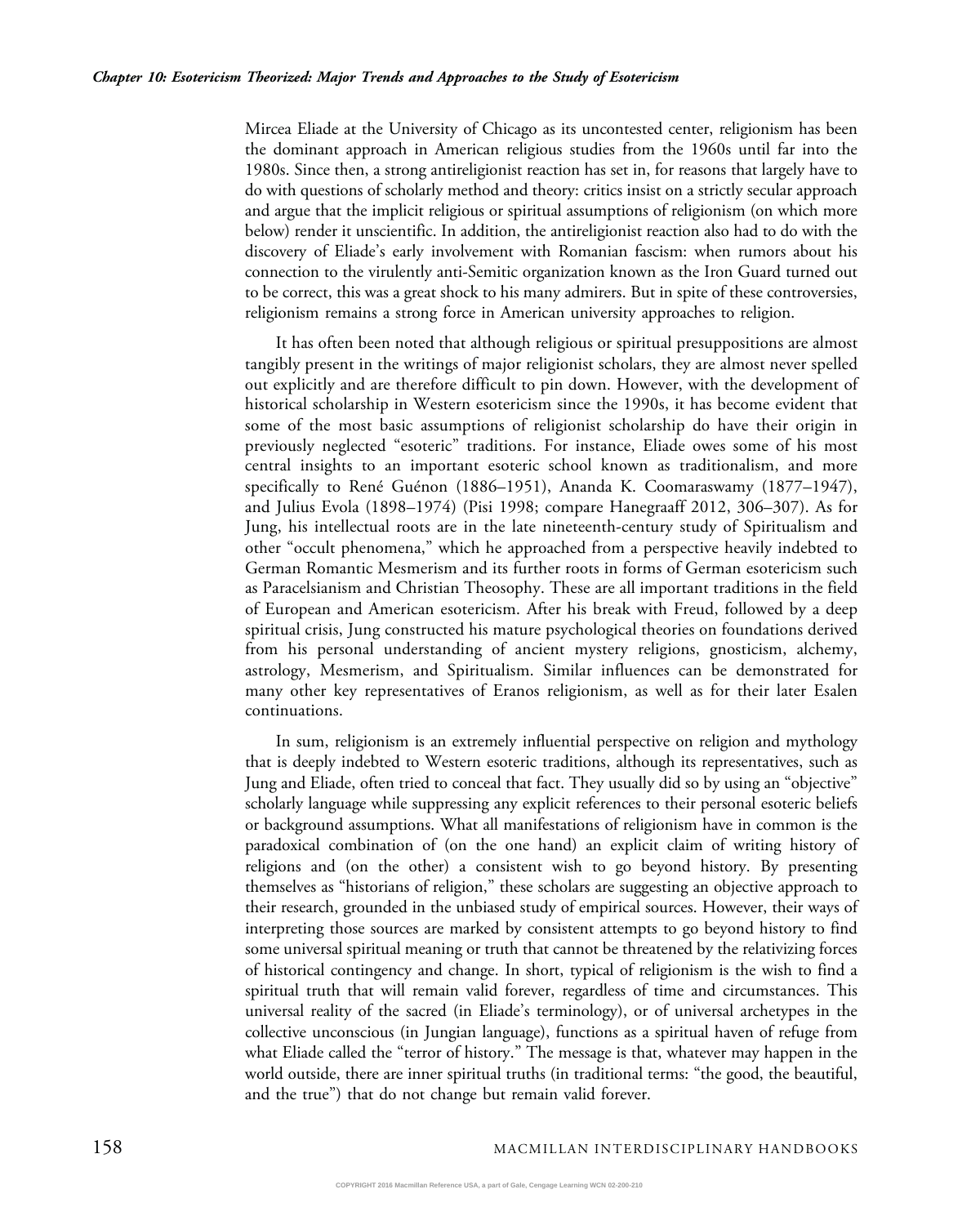It is therefore evident that religionism as a theoretical perspective is inspired not just by scholarly agendas but also by a search for spiritual meaning. It results in interpretations of religion that are themselves religious. The religiosity in question is clearly a response to the threatening forces of historical relativism, materialist science, and strict rationality. Against those dominant trends of Western modernity, religionism insists that not everything is relative, that there is a spiritual dimension invisible to the materialist gaze, and that there are things between heaven and earth that reason just does not understand. The famous "disenchantment of the world" since the eighteenth century (based on the premise, formulated by the sociologist Max Weber [1864–1920], that "there are no mysterious, incalculable forces" in the world) is perceived as an extremely serious problem because it erodes and undermines the very foundations of morality (Asprem 2014, 15–89). If all is relative, then by definition there are no universal values; without some spiritual dimension we are left with nothing but a brutal fight for the survival of the fittest; and if pure reason is the ultimate arbiter of human action, then why indeed should we promote anything else?

From a religionist perspective, esotericism stands for the deeper or inner spiritual dimension of reality that religion is or should be all about. As such, it is contrasted with the shallow and merely external (exoteric) perspectives of religious dogmatism and rationalist science. Esotericism is not just seen as an object of research but also as an object of personal commitment. The assumption is that without such commitment to the sacred and to deeper spiritual values, scholars will fail to understand what "true" religion is really all about: even those who claim to be studying esotericism are then really doing little more than scratching the exoteric surface of mere historical facts while remaining oblivious to what is actually esoteric about them.

Although this religionist argument might strike many readers as quite convincing at first sight, it has some implications that are quite problematic. We will see that it is precisely from historical approaches that the most convincing critiques of religionism have come. First, however, three different perspectives will be discussed that are all to some extent concerned with the social rather than the individual dimension of "esotericism."

#### ESOTERICISM IN THE SOCIAL SCIENCES

If religionist scholars are studying esotericism—or, more precisely, what they consider to be "esotericism"—they do so ultimately for spiritual reasons. By contrast, scholars who are working from a social-scientific perspective are trying to understand and explain the social formations and dynamics that result from the search for spiritual values in modern society. Sociological approaches to esotericism emerged during the 1960s and 1970s in the broader context of what is known as the "secularization paradigm," and this happened essentially because academics were taken unawares by the sudden and unexpected emergence of countless new religious movements and a new popular fascination with what was usually referred to as "the occult." According to the secularization paradigm, this was not supposed to happen. Social scientists had been working under the assumption that rationalization and scientific progress would inevitably lead to a gradual and irreversible decline or marginalization of religion as a significant factor in society. If religion would survive at all, it would only be able to do so by retreating politely into the private sphere.

So what to think, then, of the sudden exuberant explosion of new religious movements and alternative forms of spirituality since the 1960s? One popular academic strategy was to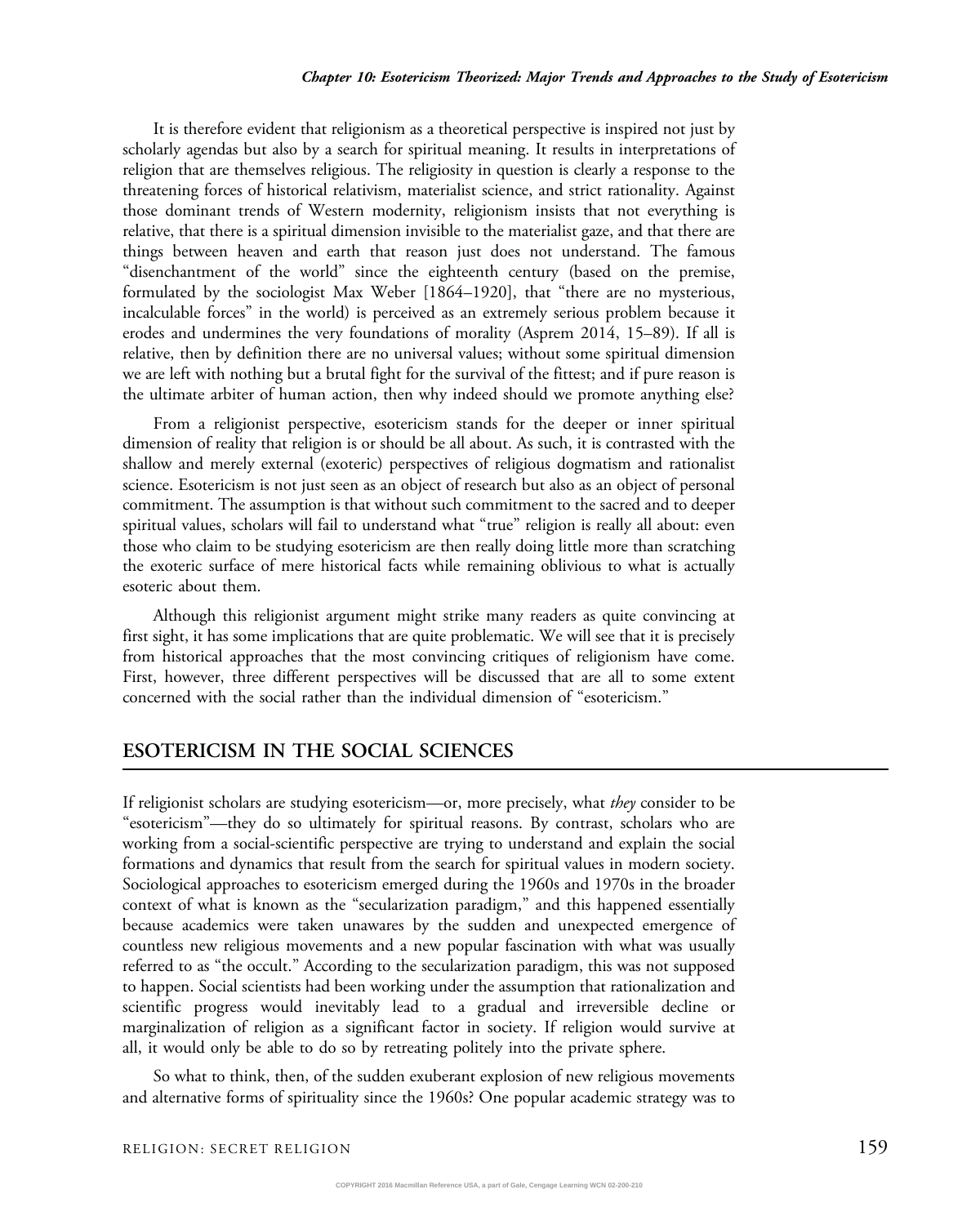deny that all of this was "religion" at all. The extremely influential work of the sociologist Émile Durkheim (1858–1917) was based on the premise that religion functions to maintain social cohesion and typically assumes the form of a "church" (Durkheim 1995). However, all this new spiritual activity rather seemed to be disruptive of traditional social structures, and its fascination with "the occult" might seem to suggest that all of this was not religion but "magic"—a category that, according to Durkheim, stood for the nonsocial or even antisocial perspective of private practitioners offering their services to individual customers. It was easy enough to perceive the new wave of popular astrologers, tarot readers, and other occultist entrepreneurs as magical practitioners in this sense, operating in the margins of society and of "true" religion. Clearly, the rampant individualism of the new spiritual movements just did not sit very well with a perspective that saw religion as the cement of social cohesion.

The chief problem with these sociological approaches was their deep indebtedness to traditional perspectives that looked at Christianity as the model example of "religion" and (whether implicitly or explicitly) adopted Christian understandings of "magic" or "the occult" as an obviously inferior phenomenon that barely deserved to be called religion at all. One can also see this in the difficulties sociologists had in coming to terms with the many "churchlike" new religious movements of the 1960s and 1970s. In Durkheimian terms, it was hard to deny that controversial movements such as the Unification Church (famous for its mass weddings in football stadiums) or the Church of Scientology did indeed function like churches that were doing precisely what religion was supposed to be doing: creating social cohesion for their members.

The most popular response to this difficulty was to deny such organizations the status of "religions" by categorizing them as inherently problematic "sects" or "cults" instead. Again, this perspective was grounded in Christianity as the model example of what a religion was supposed to be all about: just as gnostic and other "heretical" movements had been denied the status of true religion by Christian theologians, who had dismissed them as problematic sectarian movements that were disrupting the unity of the true religion, likewise these new religious movements could be described as dangerous pseudoreligions that were tearing up the fabric of society.

A further theoretical perspective that became popular in the 1960s and 1970s was a "sociology of the occult" that focused on the concept of deviance (Tiryakian 1974; Truzzi 1974; compare Hanegraaff 1998, 40–42; Granholm 2015, 720–722). Its representatives emphasized the oppositional or countercultural attitudes of occultism to such an extent that they ended up describing it as nothing but an adolescent reaction against the normative grown-up values of modernity. This is a particularly clear example of how a specific theoretical perspective is able to completely dominate the perception of realities "out there": as formulated by the British sociologist James Beckford (1942–), "it is as if these movements simply flew into a very sticky spider's web of concepts and assumptions which immediately reduced their significance to an expression of alienation, anomie, relative deprivation or 'the flight from reason'" (1984, 260).

While the countercultural nature of the occult in the 1960s and 1970s is hard to deny, the problematic hidden assumption was that such esoteric beliefs and practices hardly needed to be taken seriously and studied in their own right. Their representatives just needed to grow up. What made them relevant for sociologists was merely the fact that they were deviating from the norm. This approach took for granted the normative assumptions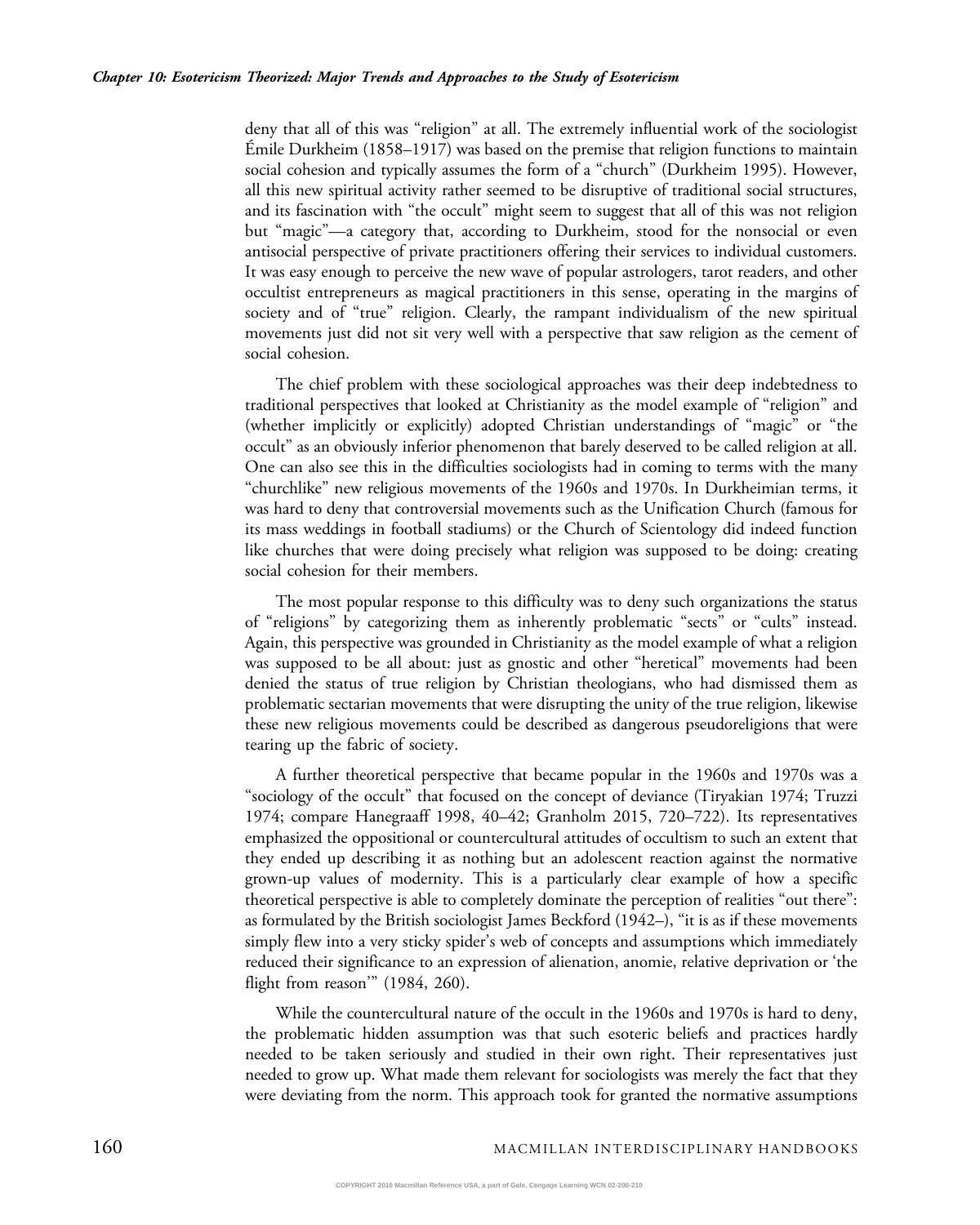of mainstream society: instrumental rationality, the authority of science, traditional morality, and so on.

A major problem for sociologists concerned the practicalities of research. Whereas some esoteric movements (often called "sects") were collectivist, stable, tightly structured, and clearly circumscribed, many others (often called "cults") were individualist, fluid and unstable, loosely organized, and with vague and blurry boundaries. As such, they tended to fall apart or morph into something else before sociologists even had a chance to study them properly. In a seminal article published in 1972, the sociologist Colin Campbell (1940–) therefore proposed a different perspective by focusing on what he called "the cultic milieu":

Given that cultic groups have a tendency to be ephemeral and highly unstable, it is a fact that new ones are being born just as fast as the old ones die. There is a continual process of cult formation and collapse which parallels the high turnover of membership at the individual level. Clearly, therefore, cults must exist within a milieu which, if not conducive to the maintenance of individual cults, is clearly highly conducive to the spawning of cults in general (1972, 121–122).

While specific cults come and go, Campbell concluded, this cultic milieu is a constant feature of society. It could be defined in terms of its position of heterodoxy and deviancy in relation to established cultural orthodoxies.

One beneficial implication of this notion of a cultic milieu was that its relative stability and continuity allowed it to be studied not just from a sociological but also from a historical perspective. Rather than seeing occult beliefs and practices as mere impulsive gestures of rebellion against the status quo (very much like children or adolescents rebelling against their parents), scholars could now see them as parts of an important historical phenomenon that deserved serious attention: the emergence in modern society of diffuse countercultural networks grounded in a consistent rejection of traditional religious and scientific beliefs and assumptions.

In more recent sociological work, the notion of a cultic milieu has been developed into new directions, culminating in the scholar Christopher Partridge's (1961–) concept of occulture. Turning the tables on traditional sociological assumptions about normative culture and its oppositional or deviant counterpart, Partridge suggests that the strict rationality and scientific rigor supposedly typical of the cultural mainstream is a relatively recent and restricted phenomenon supported mainly by intellectual elites, whereas occulture reflects extremely popular and widespread attitudes and assumptions that are "more ubiquitous, ordinary, and less oppositional" than one tends to realize. Historically, he claims, they are "a feature of all societies" (Partridge 2013, 119). In short, occulture is "ordinary and everyday" (Partridge 2013, 119). One might even go so far as to conclude that if anything is really deviant from such a broader perspective, it is precisely the historically unique, relatively recent tradition of Enlightenment rationality and its radical rejection of occulture! (Hanegraaff 2015).

#### ESOTERICISM AS SECRECY AND CONCEALMENT

The etymology of the adjective *esoteric* and the noun *esotericism* suggests that these terms have to do with the "inner" side of things. As such, esoteric realities are those that remain secret or concealed from the eyes of the multitudes but may be revealed to the initiate. The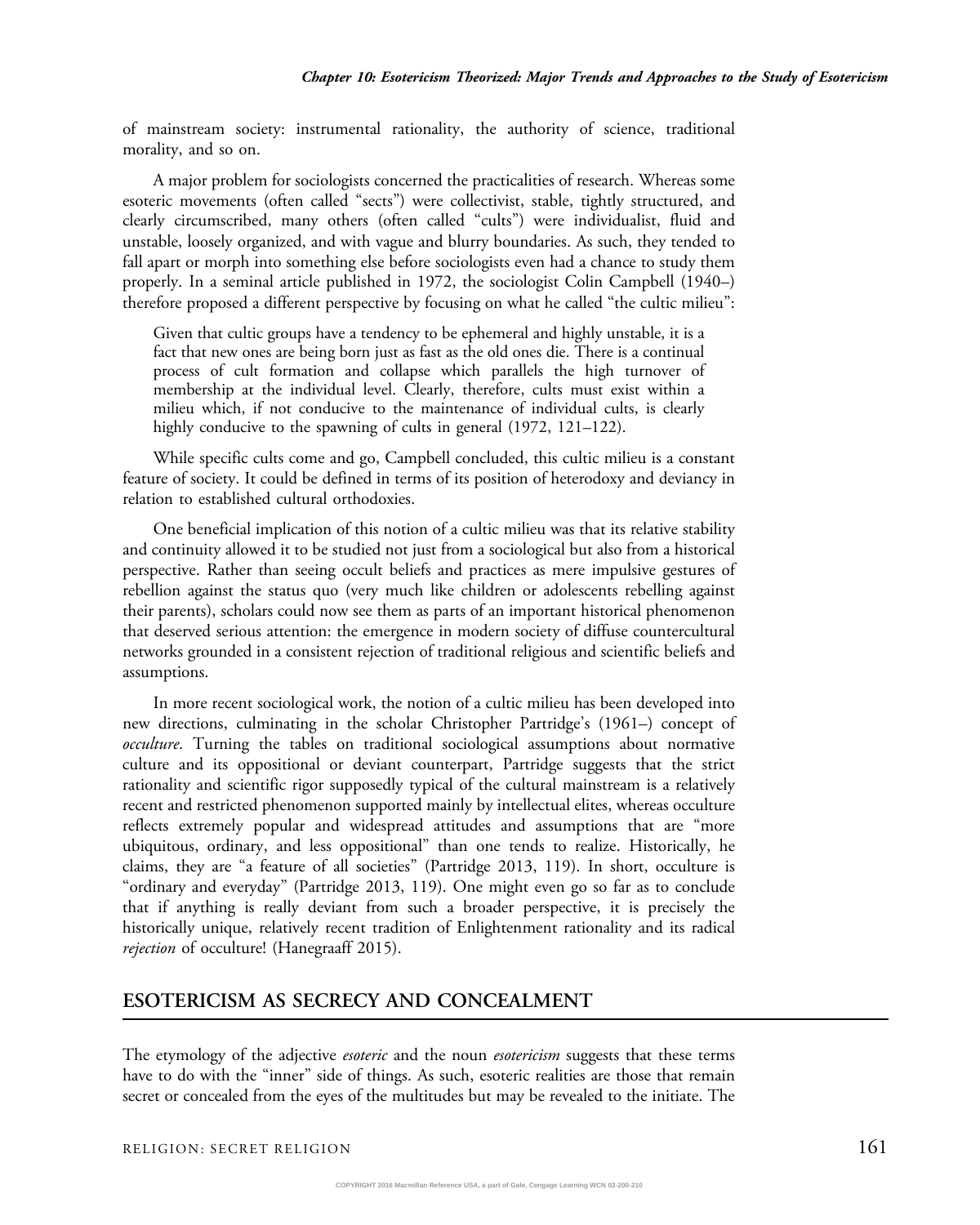adjective first appeared in the second century, with the poet Lucian of Samosata (c. 125– 180 CE), who seems to have understood the esoteric as something "seen from within," whereas the exoteric is something seen from outside (Hanegraaff 2005a, 336). The church father Clement of Alexandria (c. 150–c. 215 CE) was the first to draw a connection with secrecy and concealment: "the disciples of Aristotle say that some of their treatises are esoteric, and others common and exoteric. Further, those who instituted the mysteries, being philosophers, buried their doctrines in myths, so as not to be obvious to all" (Clement, *Stromata* V, 58, 3–4). The idea of "esoteric" teachings reserved for a mystical elite was taken up by later authors and has remained very common until the present day.

The term *esoterica* (nowadays popular as referring to "all things esoteric," whatever that might mean) goes back to the same passage by Clement (Riffard 1990, 71; Neugebauer-Wölk 2013, 66–67), but the noun *esotericism* is much more recent. It first appeared as the German *Esoterismus* in 1779, in a book by the important counter-Enlightenment thinker Johann Georg Hamann (Neugebauer-Wölk 2013, 51). For Hamann, too, it was connected directly to the ancient mysteries—in fact, even the strange title of Hamann's book, Konxompax, has its origins in a treatise from the fifth or sixth century about the Mysteries of Eleusis (Pasi 2007, 225). From this time on, one sees a gradual spread of similar nouns in German (Esoterik, 1792), French (l'ésotérisme, 1828) and English (esotericism, 1883; for all the details, see Neugebauer-Wölk 2010; 2013).

It was only natural that this originally Greek terminology would become associated with various words based on the Latin *occultus* (hidden), as in "occult philosophy," the "occult sciences," "occultism," or simply "the occult" (Hanegraaff 2005b; 2013a). Whereas terms such as *esoteric* and *esotericism* were originally connected to the idea of initiation into sacred *spiritual* mysteries, the term *occult* referred rather to hidden, invisible forces that were active in the *natural* world and could be discovered by science. As self-described "occultists" during the nineteenth century tried to create a new synthesis of science and religion, claiming that all the hidden secrets of nature were already known to the initiates of ancient mystery traditions, it was only logical that the terms *esoteric(ism)* and *occult(ism)* would come to be used more or less interchangeably.

If important dimensions of reality are hidden, concealed, or secret, the implication is that they might be revealed, disclosed, and brought to light by those who have the keys to true knowledge. This idea that there are deep mysteries waiting to be discovered is obviously attractive and endlessly fascinating, as anybody can see from the enormous popularity of books or films about secret societies, secret traditions, and hidden conspiracies, with Umberto Eco's Foucault's Pendulum (1988) and Dan Brown's Da Vinci Code (2003) as just two of the most famous examples, not to mention endless speculations online or offline about movements of "Illuminati" active behind the scenes of world politics.

These understandings of esotericism go back to the seventeenth century, with the myth of a secret Rosicrucian Brotherhood created by a famous text of 1614, the Fama Fraternitatis. In the context of Freemasonry from the eighteenth century on, we see the emergence of an endless series of historical fantasies about mysterious secret orders active in the ancient world and perhaps going back to the very creation of the world (Hanegraaff 2012, 207–218). According to the most common way of imagining these traditions, the ancient wisdom was first handed down through Pythagorean brotherhoods, then taken up by the mysterious movement of the Essenes (mentioned by ancient writers such as Philo of Alexandria and Flavius Josephus), from where they were passed on through the Order of the Knights Templar. Although the Templars were violently crushed by the authorities in 1307,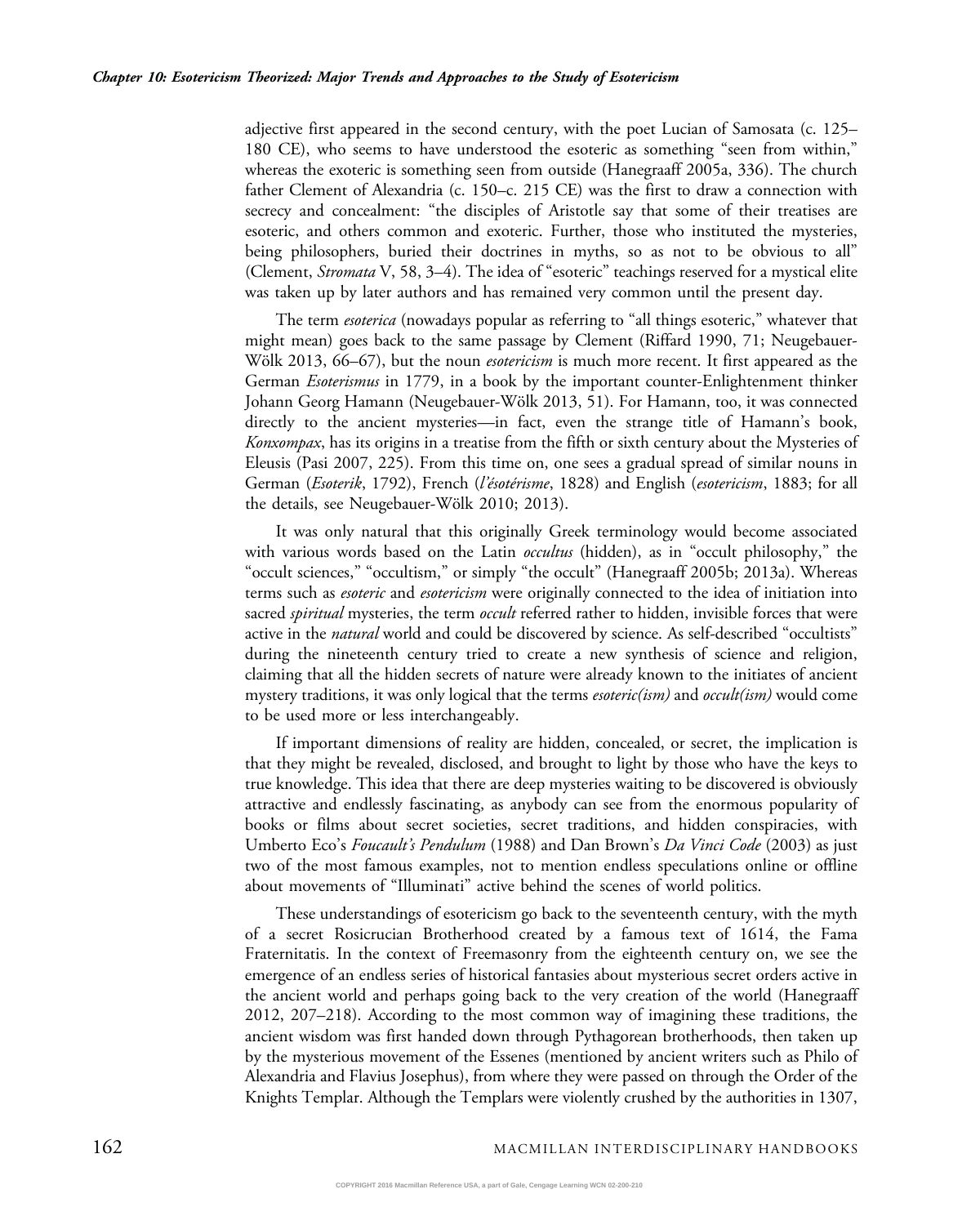it was believed that surviving members had managed to preserve their secrets and bring them to Scotland, the homeland of Freemasonry. Beginning with a famous book published in 1798–1799 by a conservative Catholic, the Abbé Barruel, the "secrets of Freemasonry" have inspired an enormous and ongoing production of conspiracy theories.

Speculations about secret traditions and conspiracies have always flourished in countercultural milieus, for obvious reasons. They suggest that the reigning ideologies and political powers have a vested interest in discrediting and suppressing any tradition that challenges their attempts to dominate the world by controlling information and manipulating the hearts and minds of the people at large. Secret traditions are a threat to the "powers that be," because as long as they remain undetected, they can subvert the status quo by telling a different story grounded in different values. The more sinister counterpart to this logic consists in the idea that the political or economic powers that dominate our world are themselves controlled by secret societies with sinister goals of power and domination.

The result is a starkly Manichaean perspective in which the forces of light and the forces of darkness are engaged in a secret battle behind the scenes. The assumption is that the forces of good are trying to wake us up and illuminate us to true knowledge about our situation in the world, whereas their opponents have a vested interest in keeping us ignorant. Such ideas are extremely popular in occultist conspiracy theories online and offline, for instance about a sinister organization that calls itself the "Illuminati" and tries to impose a "New World Order," but also in bestselling novels such as those by Umberto Eco or Dan Brown (already mentioned), comics such as Alan Moore's *Promethea*, or movies such as The Matrix.

The sociology of secrecy originated in a pioneering article by the German scholar Georg Simmel (1858–1918), "The Sociology of Secrecy and the Secret Society" (1906), that was strongly influenced by his personal experiences with the secret cult of countercultural artists and intellectuals around the poet Stefan George (1868–1933). Simmel realized that the notion of secrecy is essential to the social regulation, distribution, and manipulation of information and knowledge; and in the terms of another influential theorist, Pierre Bourdieu (1930–2002), secrecy functions as "social capital" that lends power to those who are in a position to reveal or withhold it.

From such a perspective, it is easy to conclude that all forms of esotericism are grounded in social processes of knowledge control. To give one example, the Theosophist Charles Webster Leadbeater (1854–1934)—one of the most important influences on popular esotericism since the nineteenth century—claimed to have perfect clairvoyant powers that allowed him to give meticulous descriptions of anyone's previous incarnations through literally millions of years. Because Theosophists were endlessly curious to learn from him what roles they might have played in historical events during their past lives, and Leadbeater had the monopoly on that knowledge, this gave him enormous power in the Theosophical milieu (Tillett 1982, 114–122).

The case of secrecy may serve to illustrate a point that was made earlier, namely that every theoretical perspective has its own way of creating or imaginatively constructing "esotericism" as a field of research. If we assume that the term esotericism refers to a specific series of historically related currents from antiquity to the present, then we have to conclude that although secrecy and concealment do play an important role in many of them, they are marginal or absent in many others. This means that secrecy and concealment cannot be used as a criterion for defining or demarcating the field as a whole.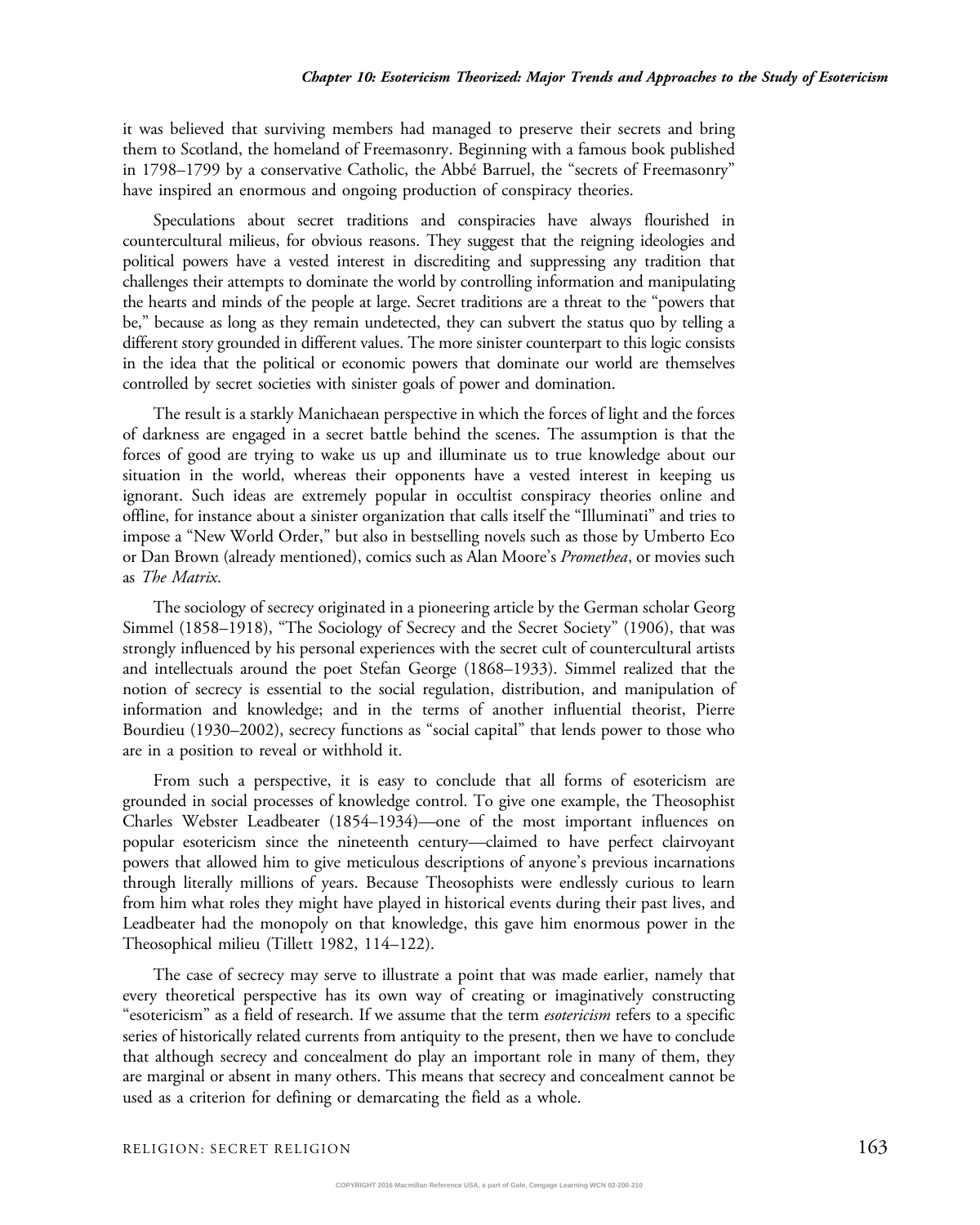Reversely, if one simply stipulates that in order for something to qualify as "esotericism," it must be concerned with secrecy or concealment, the boundaries of the field will be drawn in a different way. In that case one will be forced to *exclude* large parts of the historical domain just mentioned while *including* a wide range of different materials that are otherwise never associated with esotericism or the occult. For instance, the American scholar Hugh Urban has written a fascinating book about the role of secrecy in the George W. Bush administration (Urban 2007), but one would hardly call Bush an esotericist. Indeed, since the regulation of secrets is a universal phenomenon in all kinds of religion worldwide, even such virulently anti-esoteric and anti-occult contexts as Christian evangelicalism, or various initiatic traditions in Africa or Asia, would have to be studied under the rubric of "esotericism." Therefore, one should be cautious not to speak too casually about the relation between "esotericism," on the one hand, and "secrecy and concealment," on the other. Historically there is a large overlap between the two domains, but they cannot be treated as identical, and they imply different research agendas.

## ESOTERIC DISCOURSE

As already discussed, during the 1960s and 1970s sociologists tended to perceive esotericism and the occult as "deviant" phenomena that were rebelling against the established norms of modern society. Those norms themselves were not called into question. However, the French philosopher Michel Foucault (1926–1984) began undermining such a perspective by focusing on the "discursive" processes (referring to his notion of "discourse," see below) through which *any* society presents its own dominant perspectives as normal, healthy, and sane while ostracizing, discrediting, marginalizing, or even criminalizing dissident perspectives as abnormal, unhealthy, and insane. The essence of discursive approaches has been perfectly formulated by Olav Hammer:

Using the term discourse draws attention to the mechanisms of ideology and power that include and accept certain voices, while at the same time excluding others. It implies that certain propositions regarding the human condition and the constitution of reality, which are historically contingent and culturally constructed, are presented within the discourse as if they were natural, trans-historical facts and thus protected from scrutiny. The limits of discourse also define the boundaries of what may tolerably be questioned. (Hammer 2001, 29)

Foucault's most famous analyses were focused on the regulation of madness and sexuality; but one cannot help speculating that if he had not prematurely died of AIDS in 1984, he might well have written another book about the discursive construction of "rejected knowledge" by Enlightenment discourse.

Discourse analysis has become important to the modern study of esotericism because, due to its focus on the dynamics of power in historical processes of identity formation, it can serve as a bridge between social-scientific and historical perspectives (see, for instance, Granholm 2014). Many scholars today are using discursive approaches within a broader framework of intellectual history (for instance, Hammer 2001; Otto 2011; Hanegraaff 2012), whereas others insist that discourse analysis should be the very foundation for historical research, which means that the emphasis is shifted from historical toward social processes (for instance, von Stuckrad 2010).

Again, it is important to understand that such an approach has far-reaching implications for how the very notion of esotericism is constructed and understood. This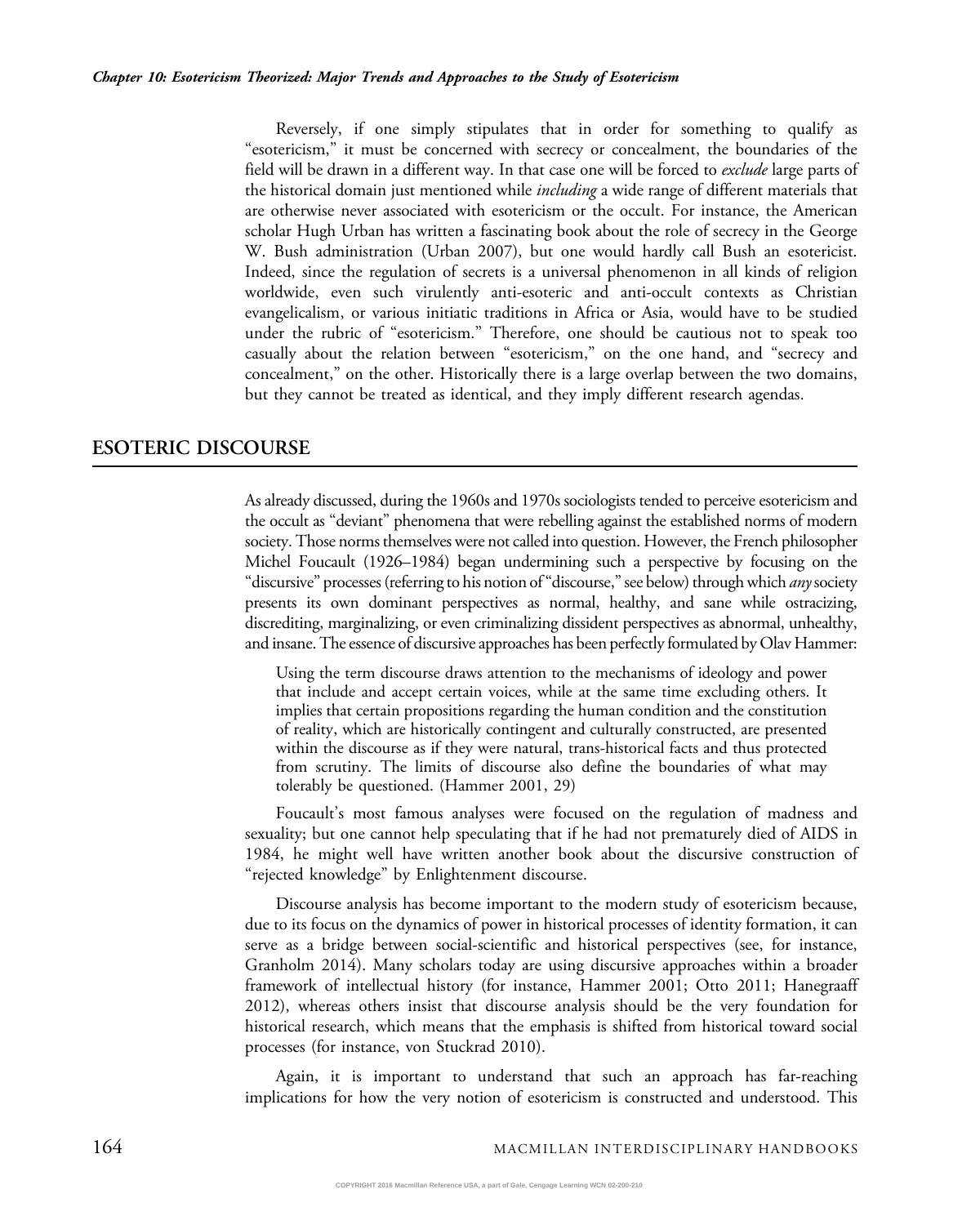can be illustrated with particular clarity at the example of von Stuckrad's work. He rejects the very term *esotericism* in favor of *esoteric discourse*, which is understood, along the lines of Simmel and Bourdieu, as "a secretive dialectic of concealment and revelation which is concerned with perfect knowledge" (von Stuckrad 2010, 67). This means that esoteric discourse is not understood as a historical object of scholarly analysis in its own right but as an instrument for analyzing the general dynamics of religious pluralism in the history of European culture. In other words, this research agenda is concerned with analyzing general discursive processes of identity formation by means of exclusion, marginalization, or "othering," rather than with analyzing those specific historical currents or ideas that have been excluded, marginalized, or "othered" (Hanegraaff 2012, 365). Logically, this means that one is no longer dealing with a study of Western esotericism in any strict sense, but with a specific discursive approach to the study of religion in general.

#### HISTORICAL APPROACHES

We have been looking at one theoretical perspective (religionism) that is itself grounded in esoteric beliefs or assumptions, followed by three different perspectives that all share an emphasis on the analysis of social dynamics. Since the 1980s, the general theoretical debate (especially in the United States) about how to study religion has been largely polarized between these two alternatives: scholars were supposed to be either religionist "believers" or else social reductionist "critics" of religion. However, it is far from clear why one should be forced into such a rigid either/or choice, for there is a middle ground (Hanegraaff 1995). If we look at religion from a strictly *historical* perspective, then our concern is simply with the empirical presence in time and space of various currents, practices, or ideas that (for reasons that are themselves historical!) have been commonly categorized as "religious." If we zoom in more specifically on the study of "esotericism," then the situation can still be described in exactly the same terms.

This does not mean that those categories ("religion" or "esotericism") are innocent or unproblematic. On the contrary, they are discursive constructs loaded with ideological implications, and as such, they subtly induce us to perceive the phenomena in question in certain ways rather than in others. As a result, categories such as "religion" or "esotericism" cannot be properly understood or used safely unless we are acutely aware of the social and political agendas that they have been made to serve.

Nevertheless, no matter how contested these general categories may be, and no matter how hotly scholars may debate their nature and boundaries, it remains true that the various historical currents, ideas, and practices to which they are applied *are simply there*. To study them in depth, one does not need to have an opinion about whether they should be categorized as "religious" or "esoteric" or not (or, for that matter, about whether their beliefs are right or wrong, whether their presence in society is a good or a bad thing, and so on). For instance, the history of modern Theosophy does not change one bit because scholars since the 1990s have decided to discuss it under a rubric that they are now referring to as "esotericism." It could be studied quite as adequately under some different kind of rubric, for the documented evidence would still be the same.

This is true not just for historical *currents* such as modern Theosophy, Paracelsian alchemy, Renaissance Platonism, and so on. It is also true for patterns of ideas such as the recurring idea that there is an ancient tradition of true wisdom coming from the East, or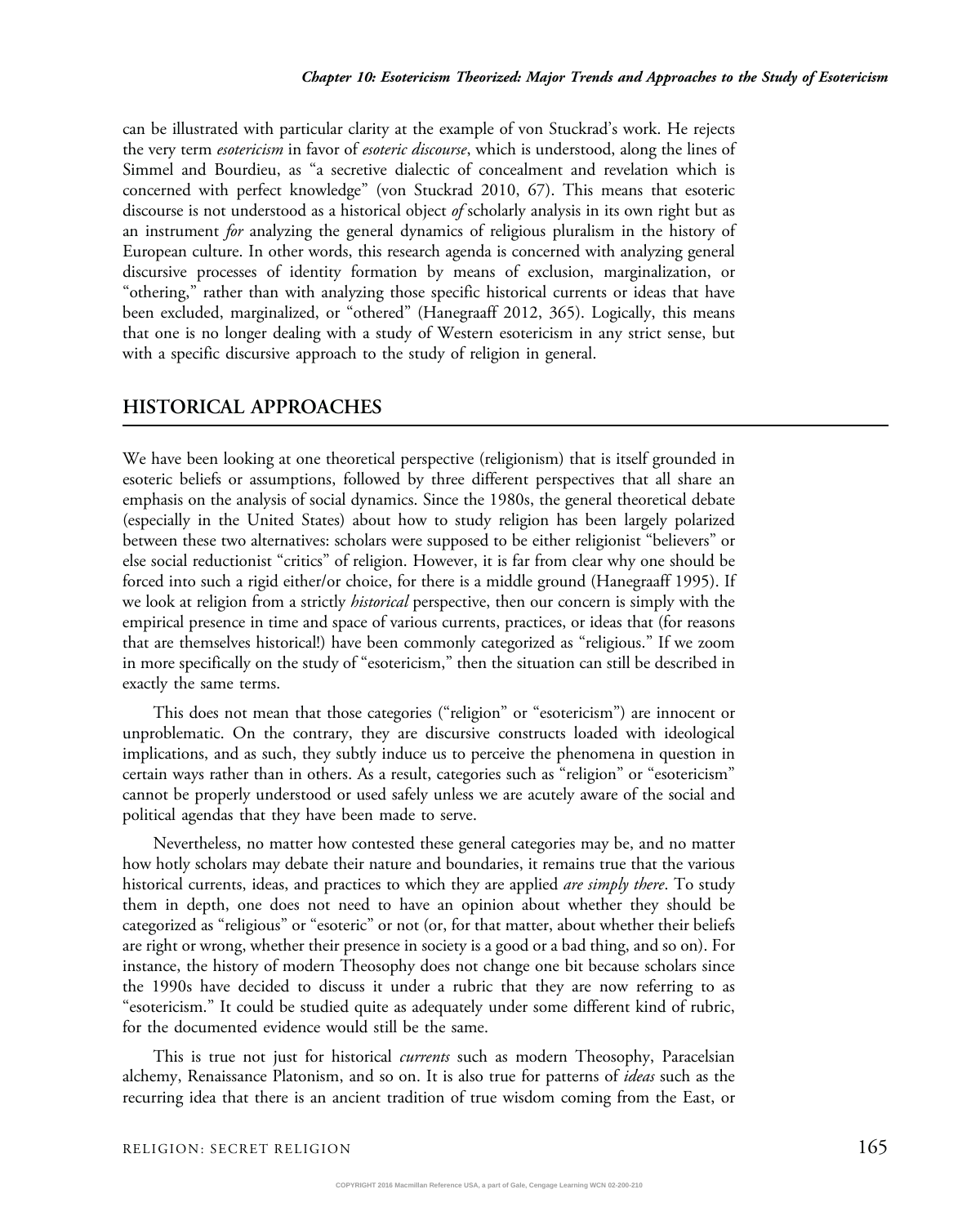that nature is permeated by an invisible divine presence, or that a secret society of Illuminati is controlling the world, and so on. Finally, it is true of *practices* such as initiation into a secret society, or inducing altered states of consciousness to gain access to higher knowledge or gnosis, or invoking demons or deities, and so on. All these things are there, empirically available for us in the sources that we are studying (or, in the case of contemporary esotericism, in beliefs and practices that can be studied at first hand, for instance by participant observation). They do not change because scholars call them esoteric or decide to give them some other name.

"Esotericism" as a scholarly category therefore does not have any intrinsic historical referent (compare Bergunder 2010): nothing requires one to assume that there *really* exists an "esoteric tradition" out there that historians are trying to recover. Instead, the category is understood as a pragmatic scholarly construct. This implies a consistently nominalist perspective: "esotericism" is ultimately just a name that scholars have decided to use for the purpose of placing certain historical currents, ideas, and practices apart for special investigation.

To some readers, this may sound as if the formation of such a category is wholly arbitrary and superfluous, but such a conclusion would be incorrect. In the case of "esotericism," it became established in scholarly research since the 1990s because scholars had come to realize that a large number of important historical currents, ideas, and practices were being marginalized in academic discourse, resulting in seriously flawed perceptions of Western cultural and religious history. This situation needed to be corrected, and "esotericism" came to be used as a general label for all these forms of rejected knowledge. It remains extremely useful to have scholarly networks, journals, conferences, and study programs in which "esotericism" is pragmatically set apart as a field of research. That there is no natural or intrinsic correspondence between the signifier ("esotericism") and the signified (historical phenomena x, y, z) in no way diminishes the usefulness of the former.

Taken to its logical conclusions, nominalism here implies a perspective of radical historicism with profoundly relativist implications. It means that scholars, by bestowing names on realities, are imaginatively ordering and categorizing the world, telling stories about it to make sense of the data. Such narratives are useful and necessary, but one should never forget that they are creative reconstructions that necessarily filter the data according to our own scripts. In and by themselves, historical events are infinitely complex and can be approached from an endless number of different angles: for instance, a key figure in modern esotericism such as Aleister Crowley (1875–1947) was not just an esotericist or occultist, but also a poet, a mountain climber, a drug addict, a womanizer, and many other things besides. In short, apart from any esoteric labeling, he was simply a human being like everyone else, and no amount of theorizing or empirical description will ever succeed in catching the unique empirical complexity of this or any other personality being studied under the rubric of esotericism.

It is often assumed that the basic theoretical opposition in the study of esotericism is between religionist approaches, with their esoteric background agendas, and reductionist approaches based on social-scientific assumptions. However, the deeper conflict is between religionism and historicism. To give one example, in a general overview, Nicholas Goodrick-Clarke presented "the esoteric worldview" as "an enduring tradition which, though subject to some degree of social legitimacy and cultural coloration, actually reflects an autonomous and essential aspect of the relationship between the mind and the cosmos" (2008, 13). It is claimed that to understand it properly, one needs "a hermeneutic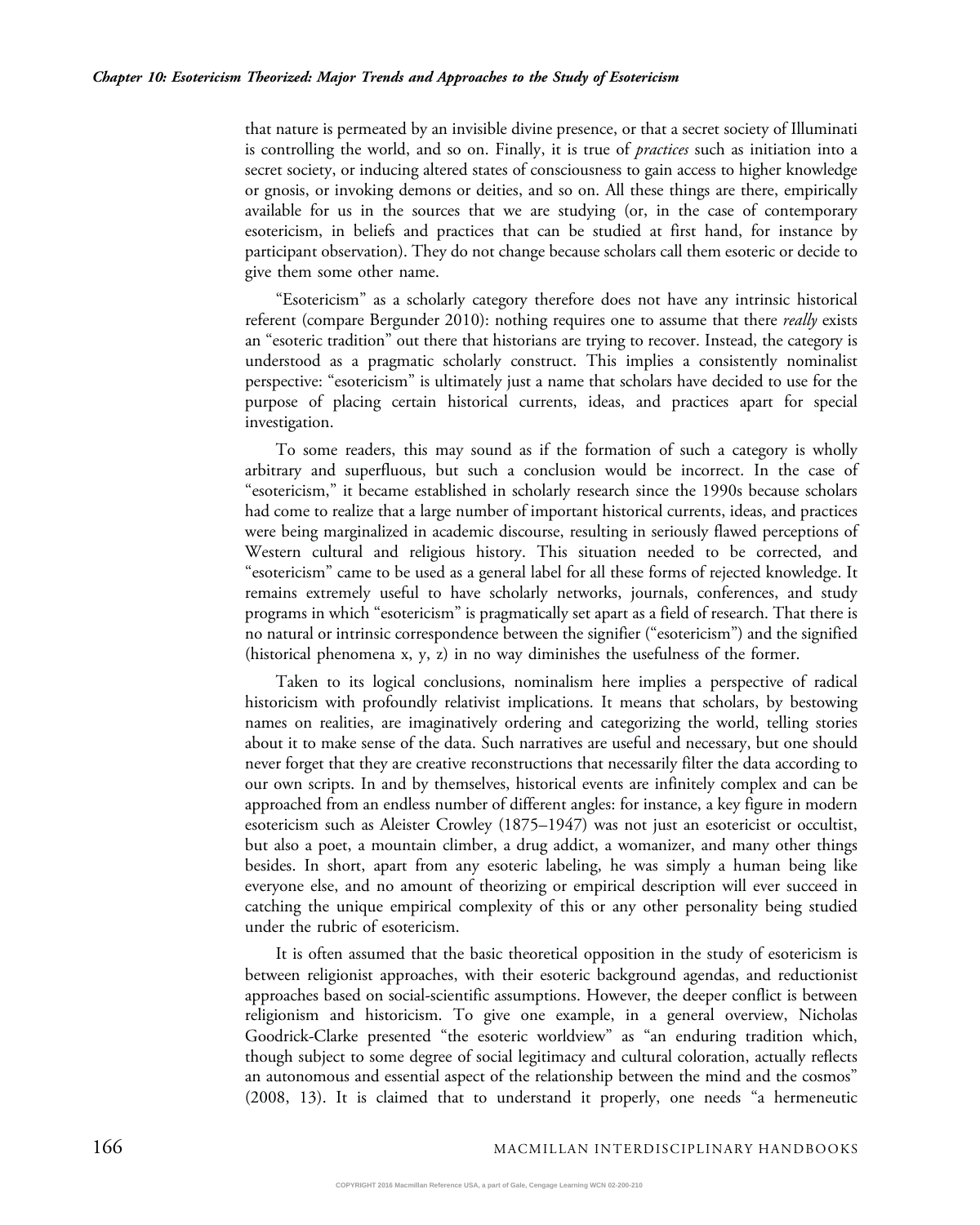interpretation of spirit and spirituality as an independent ontological reality" (2008, 12). This is a perfect example of the basic religionist logic. It means that esotericism is assumed to be one single thing: "it" is supposed to have remained intact from century to century regardless of historical context, and to be always the same regardless even of external transformations as extreme as secularization, modernization, or the disenchantment of the world.

As this example shows, religionism assigns only secondary importance to precisely those kinds of questions that are most central to the work of historians, such as how or why specific currents, ideas, or practices that we nowadays categorize as "esotericism" have emerged as new formations out of specific historical factors and backgrounds, or how they have *developed* or were *transformed* under ever-changing historical and social contexts and circumstances. Instead of focusing on creativity and innovation, religionism seeks to demonstrate the enduring *presence*, regardless of context, of one and the same universal worldview or spiritual reality (compare Hanegraaff 2013c). Of course, this has deeply conservative implications: whenever current x or personality  $\gamma$  deviates too much from what esotericism is supposed to be really all about, it must be regarded as "not truly esoteric" anymore.

In sharp contrast, a historicist perspective does not start from any presumed metaphysical reality "up there" but from the enormous variety of historical sources and observable realities that are empirically present in the world "down here." Because its focus is on the unique and specific, its interest lies with studying processes of transformation and creative innovation in continuous historical and social flux. Inevitably, this means that there can be no such thing as "esotericism" in the abstract, only an enormous variety of currents, ideas, and practices that can profitably be studied under that rubric—although they might be studied under other rubrics as well.

## CONCLUDING REMARKS

We have been looking at the five most important theoretical perspectives that are operative in the modern study of esotericism: religionism, sociology, the study of secrecy and concealment, discursive approaches, and historicism. Of course, such neat categorizations are always a simplification: in actual practice, we find that scholars often combine several approaches in their work, and it must be said that there is quite some confusion about the exact nature of these theoretical perspectives, their implications, and their relations to one another. Nevertheless, by being clear about the differences between these five approaches to what "esotericism" is all about, we can learn to perceive the theoretical agendas and background assumptions that are operative in the scholarly literature, and this will help us understand why different scholars make different choices.

Against the background just sketched, the modern study of Western esotericism can be described as having gone through three stages (Hanegraaff 2013c). The first, from the 1970s to 1992, might be called "Esotericism 1.0" and was dominated by a religionist paradigm. Starting with a pioneering introductory textbook published in 1992 by the dominant scholar of this period, Antoine Faivre, the field moved to a second stage that might be called "Esotericism 2.0." This stage was marked by a move away from religionism in favor of empirical, historical, and discursive approaches. In this period the study of esotericism established itself as a new field of academic research, as shown by the emergence of academic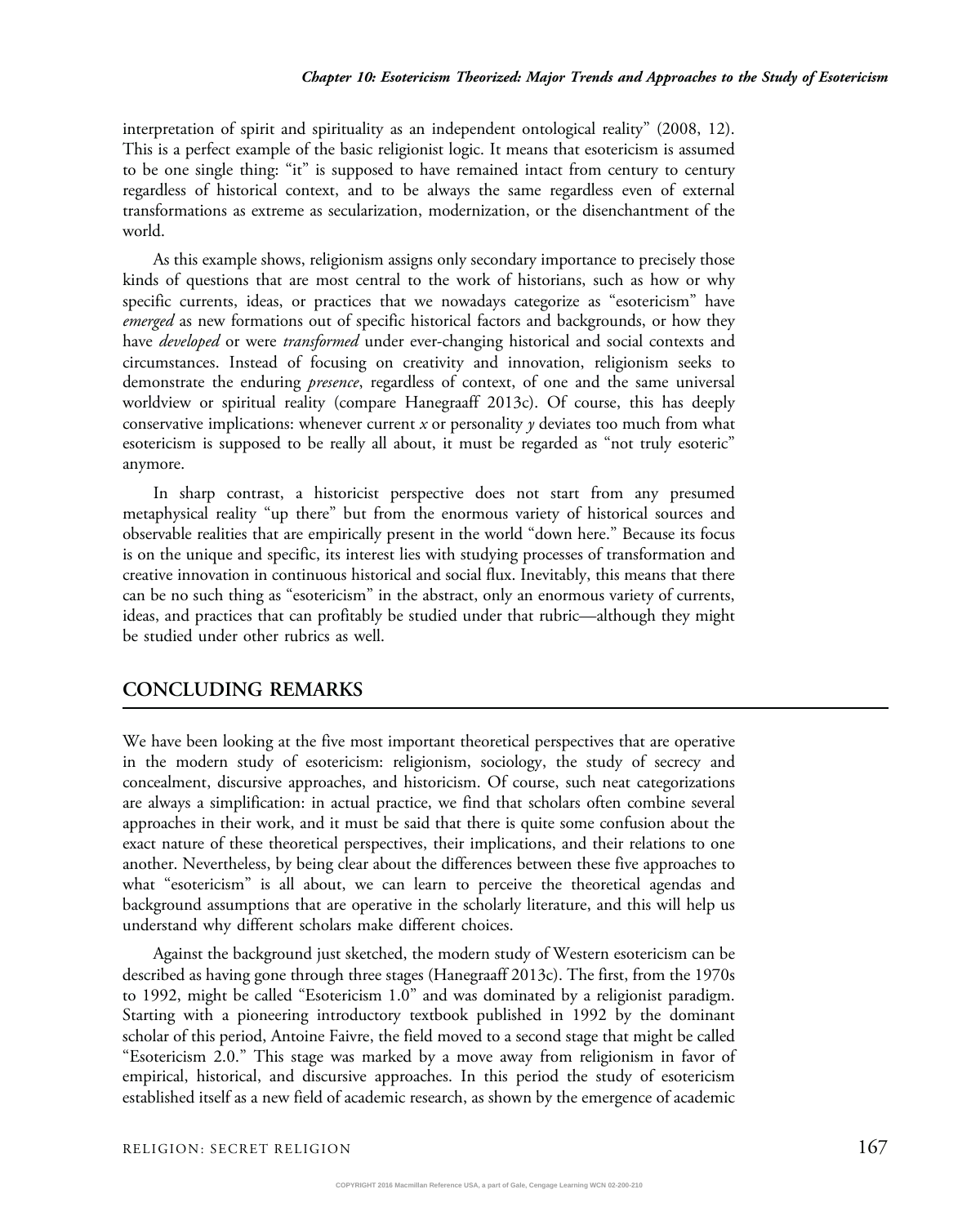programs, scholarly societies, peer-reviewed journals, an explosion of books and collective volumes, and so on.

Roughly since 2012, the field seems to be moving toward a third stage of development, "Esotericism 3.0," marked by increasing interdisciplinary debate across the boundaries of the humanities and the social sciences, particularly about how the boundaries of "esotericism" should be drawn. For instance, how should one think about the relation between esotericism and neighboring fields, notably "gnosticism" and "mysticism"? How should one understand "Western" esotericism in view of its spread to Oriental cultures and other parts of the world, or in view of structural parallels in other cultural contexts? What happens to our understandings of "esotericism" when one crosses the boundary from religious studies to other disciplines in the humanities and the social sciences, or even such disciplines as cognitive science or evolutionary biology? And if the focus is on esoteric discourses in religion generally, then is it necessary to keep setting the field apart at all, or shouldn't we rather allow it to dissolve into the general study of religion? Scholars have different opinions about each of these questions, and of course I have my own opinion as well (see e.g. Hanegraaff 2013b; 2015). The field referred to as "esotericism" can be constructed and understood in different ways by different scholars, according to each person's theoretical assumptions and background agendas.

Regardless of the perspective one chooses, esotericism research is certainly among the most exciting new developments in the study of religion and culture today. In less than two decades the field has overcome its previous status as a somewhat marginal pursuit surrounded by academic prejudice and has become a burgeoning and widely respected area of research that is not limited to religion alone but reaches across the boundaries between all disciplines of the humanities (Hanegraaff 2013d). Solid scholars in this field no longer need to be afraid of being ostracized by their colleagues; on the contrary, they will be welcomed for having something new and important to offer. Precisely because the source materials of esotericism have been neglected for so long, there are few other domains where so many discoveries can still be made, often with implications that challenge traditional opinions about what Western culture is all about. In sum, the study of esotericism is not for the timid-minded but for those who wish to boldly go where no one has gone before.

#### Summary

Esotericism is not a tradition that simply exists "out there" waiting to be studied. Rather, it is actively constructed or created as a field of research, and this happens because scholars are interested in answering specific questions about the development of Western culture past and present. In the most general sense, the modern study of "Western esotericism" (stage 2.0) emerged since the 1990s because scholars began to realize that large domains of thought and practice had been neglected and marginalized by academic research, resulting in widespread ignorance and misunderstandings about what are actually very important dimensions of Western culture. Historically, this process of exclusion and rejection began during the period of the Enlightenment, and hence the modern study of esotericism is concerned with correcting the prejudices and blind spots created by Enlightenment discourse concerning everything that used to be seen as mere "magical superstition," "occult nonsense," "primitive prejudice," "irrational beliefs," "vague spirituality," and so on. The modern study of esotericism rests on the conviction that scholarly knowledge should not be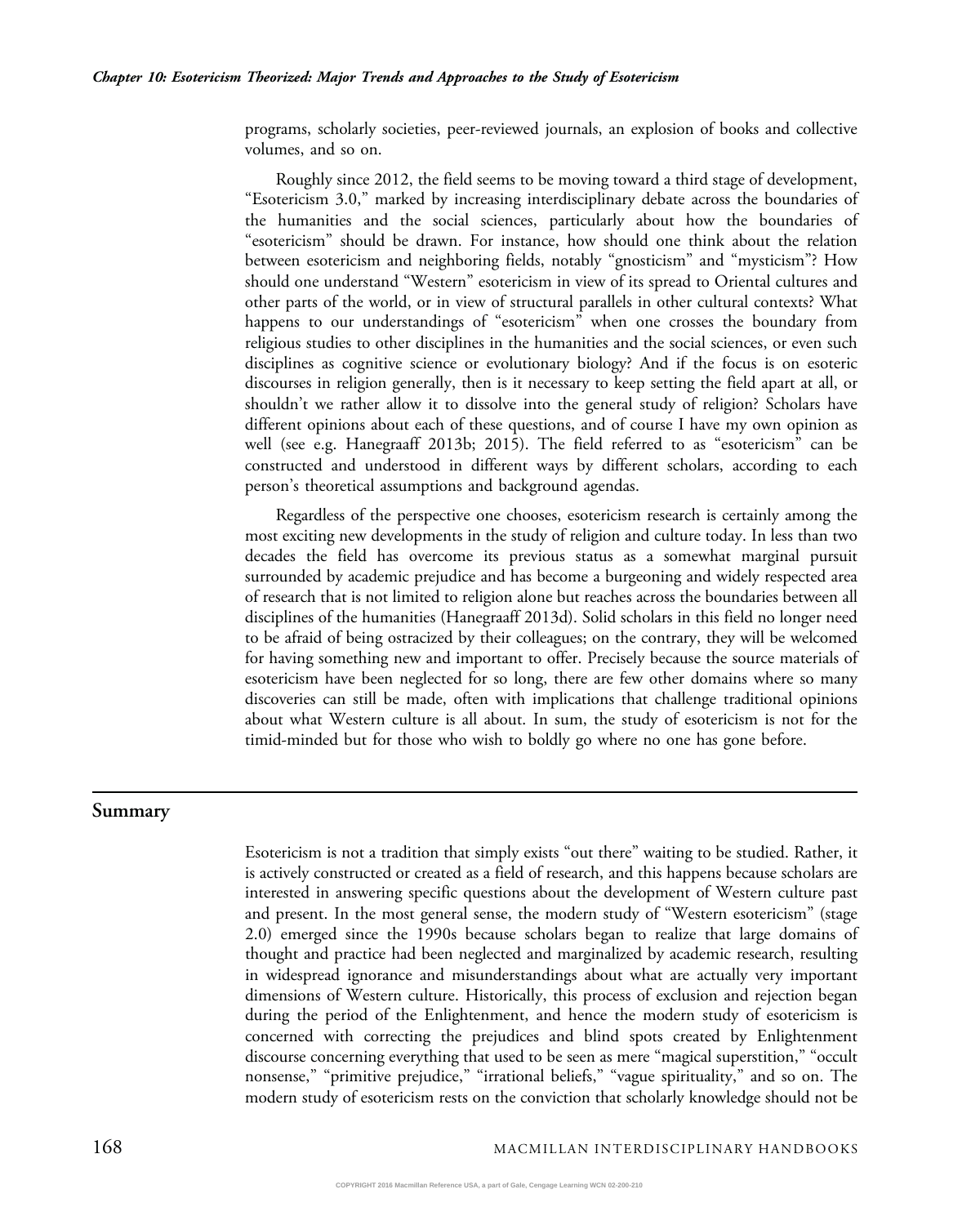based upon such normative and ideologically biased valuations but on serious and unprejudiced investigation of the currents, ideas, or practices in question.

But what, if anything, do they all have in common? In this regard, different scholars tend to be guided by different ideas and assumptions, as well as by different research traditions and academic (or nonacademic) interests. In this chapter, the most important theoretical perspectives have been presented as ranging from the polar opposites of religionism and historicism, with three approaches in the middle that share a special interest in social dynamics. Religionism means that scholars are guided by assumptions that are ultimately grounded not in scholarly methods but in personal beliefs, experiences, hopes, or aspirations about the existence of an ultimate spiritual reality that remains forever true and valid regardless of historical change. By contrast, *historicism* means that one makes no assumptions at all about the existence or nonexistence of an ultimate spiritual reality, but simply concentrates on what one can know for certain: its focus is on the unquestionable empirical presence, in time and space, of a whole range of currents, practices, and ideas that (for historical and ideological reasons that might well be questioned) have been categorized and set apart by labels such as "esotericism," "the occult," and so on. The study of esotericism then consists in studying all these materials in depth and trying to reintegrate them into the wider narratives about Western and even global culture. Far from trying to preserve a marginal status of "esotericism," as is sometimes assumed, such a historicist perspective therefore aims at changing the general discourse of the humanities by correcting its traditional blind spots and questioning some of its basic assumptions. Such a paradigm change has far-reaching implications not only for the study of religion, but also for other disciplines such as philosophy, history of science, and the study of the arts (Hanegraaff 2013d, 143–156).

Between the two theoretical poles, we find a range of theoretical perspectives that are more concerned with general social dynamics than with historical specificity. *Sociological* approaches range from a "sociology of the occult" that reflects traditional narratives of secularization and modernization to a sociology of "occulture" that calls those very narratives into question. A different perspective looks at esotericism as grounded in secrecy and *concealment*, and therefore concentrates on the social dynamics between those who claim to be in possession of "higher" or "absolute" knowledge and those who would like to gain access to it. Finally, theories of *esoteric discourse* are interested in the general discursive mechanisms of power that operate in the broader context of religious pluralism.

#### Bibliography

- Anderson, Walter Truett. The Upstart Spring: Esalen and the Human Potential Movement: The First Twenty Years. Lincoln, NE: iUniverse, 2004.
- Asprem, Egil. The Problem of Disenchantment: Scientific Naturalism and Esoteric Discourse, 1900–1939. Boston: Brill, 2014.
- Beckford, James A. "Holistic Imagery and Ethics in New Religious and Healing Movements." Social Compass 31, no. 2–3 (1984): 259–272.
- Bergunder, Michael. "What Is Esotericism? Cultural Studies Approaches and the Problems of Definition in Religious
- Studies." Method and Theory in the Study of Religion 22, no. 1 (2010): 9–36.
- Campbell, Colin. "The Cult, the Cultic Milieu, and Secularization." A Sociological Yearbook of Religion in Britain 5 (1972): 119–136.
- Durkheim, Émile. The Elementary Forms of Religious Life. Translated by Karen E. Fields. New York: Free Press, 1995.
- Goodrick-Clarke, Nicholas. The Western Esoteric Traditions: A Historical Introduction. Oxford: Oxford University Press, 2008.